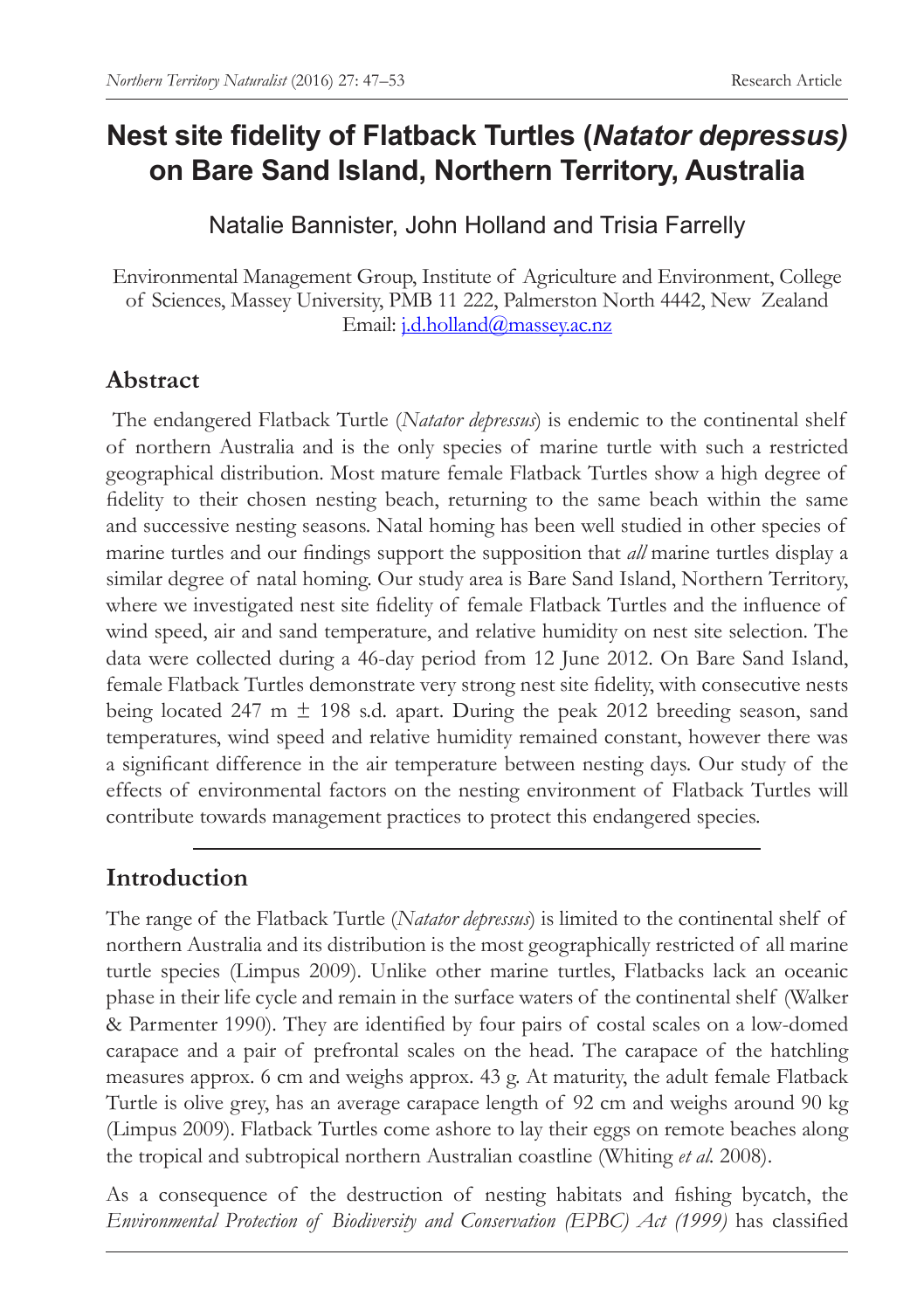the Flatback Turtle as Endangered. The Flatback is the only marine turtle that the International Union for Conservation of Nature lists globally as Data Deficient (IUCN 2010). Marine turtles are becoming increasingly threatened as a result of commercial fishing bycatch, boat strike, illegal harvesting of eggs and adults, and an increase in nesting habitat destruction (Limpus 1995; Whiting & Guinea 2003). Of all the species of marine turtles, the Flatback is by far the most under-researched and under-reported (Pendoley *et al.* 2014).

It has been suggested that the breeding site selection of marine turtles may be attributed to individual animals imprinting on magnetic fields in their natal area and then, years later, using this information to return to their natal site (Hueter 1998; Lohmann *et al.* 2008). However, uncertainty remains as to whether their homing is attributable to imprinting to the natal beach as a hatchling, or imprinting to the region of their birth and then the specific beach as an adult during their first breeding season (Limpus 2009).

Genetic analyses show that the precision of natal homing can vary considerably among different populations and species with homing to regions of coastline measuring several hundred kilometres being common (Lohmann *et al.* 2008). Female Flatback Turtles generally lay three to four clutches of eggs each nesting season with an inter-nesting interval of approx. 14 days (Hewavisenthi & Parmenter, 2002). Mature female Flatback Turtles show a high degree of fidelity to their nesting place, returning to the same beach to lay consecutive clutches within a nesting season and in successive nesting seasons (Limpus 2009; Oates 2010; Matos *et al.* 2012).

The environment of the nest site is important for marine turtles because it influences offspring sex, embryonic survival, hatchling development rates and hatchling size, mass and energy reserves (Hewavisenthi & Parmenter 2002; Koch *et al.* 2007). To date, however, there is little understanding of the physical factors that contribute to the distribution of turtle nesting (Santana Garcon *et al.* 2010). What *is* known, is that sex determination is temperature-dependent; higher temperatures produce females, whilst lower temperatures result in male hatchlings (Santana Garcon *et al.* 2010; Hewavisenthi & Parmenter 2002).

The northern tropical Australian populations of Flatback Turtles have a protracted nesting period of around nine months of the year, reaching a peak in July (Whiting *et al.* 2008). Several studies have attempted to examine the influence of beach characteristics on nesting cycles (Parmenter & Limpus 1995; Hewavisenthi & Parmenter 2002; Koch *et al.* 2007; Whiting *et al.* 2008). In this study we investigated nest site fidelity of female Flatback Turtles on Bare Sand Island within a single breeding season to assess the influence of environmental factors on nest site selection. The study site was free of introduced predatory species and human interference was minimal. The environmental factors considered were wind strength, relative humidity, and air and sand temperatures.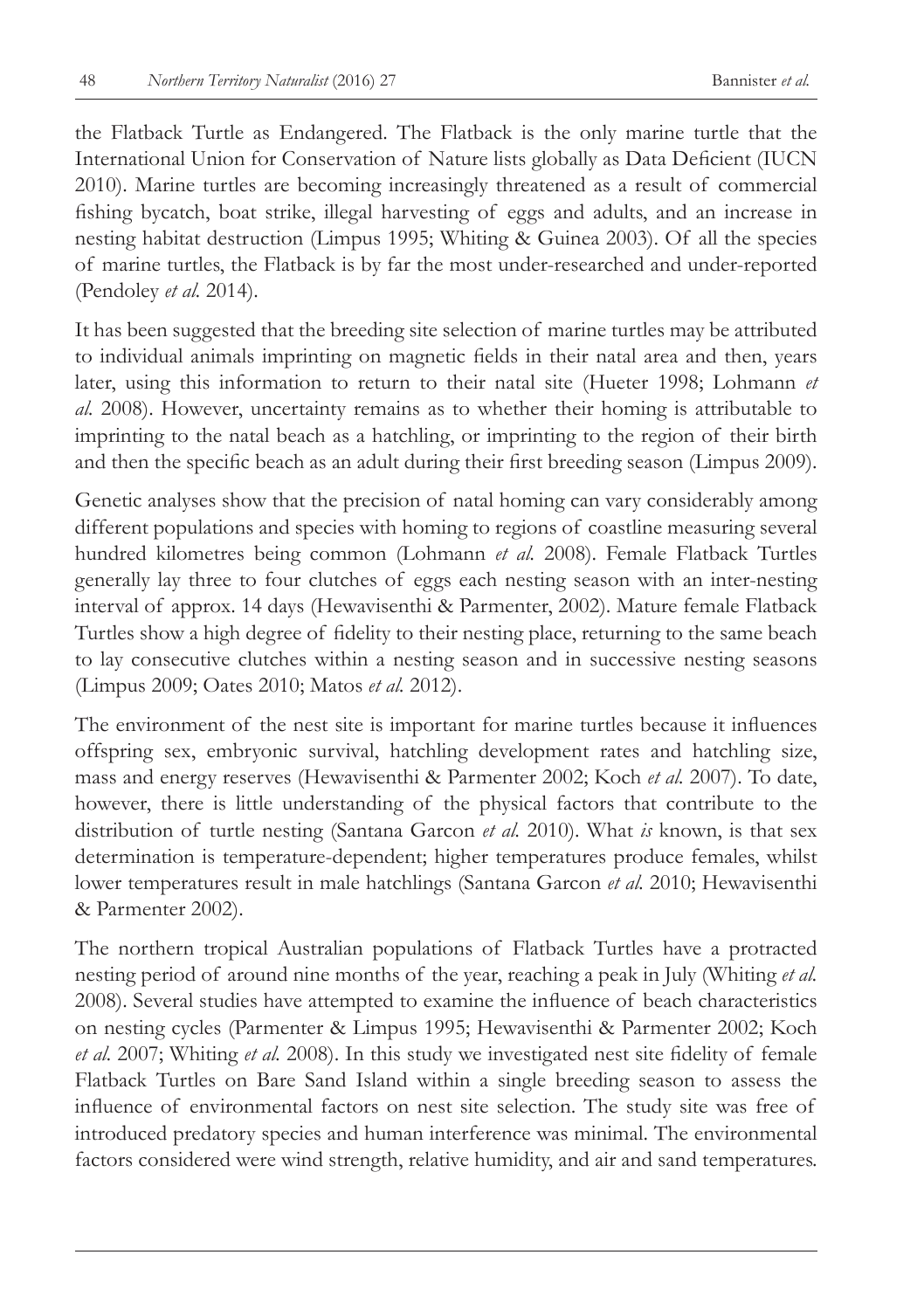

**Fig. 1.** Location of nest sites where female Flatback Turtles laid more than once during the 2012 peak breeding season on Bare Sand Island, Northern Territory. (Courtesy Digital Globe 2012)

## **Materials and Methods**

Our study site is Bare Sand Island (12°32.39'S, 130°25.02'E), which is 50 km west of Darwin, Northern Territory. It is located towards the end of a chain of eight islands (Whiting & Guinea 2003; Koch & Guinea 2006). The main nesting beach faces west and is composed of fine sand with a gentle rise, making the nesting beach easily accessible from the ocean (Koch & Guinea 2006). The data were collected during a six and a half week period from 12 June 2012.

Two-hour foot patrols either side of the evening high tide were undertaken to coincide with the turtles' main nesting activity. Turtles were identified by their tags or were tagged onsite and the nest location was recorded using Garmin GPSmap 60CSx, or Garmin GPS72, or Garmin GPS72H. GPS points, and their corresponding tags,

were uploaded into ESRI ArcMap 10.1 (© 2012, ESRI, Redlands, California) and a Microsoft® transposed onto a Google Earth Image Landsat© 2012 Google using the Landsat 7 Satellite (see Fig. 1). The image was geo-referenced against known latitude and longitude co-ordinates and projected into the WGS 84 Global Positioning System with our accuracy of approximately 5 m. A Hobo™ water temp Pro v2 data logger was buried in the sand on top of a dune at the same depth as that of a Flatback Turtle's nest (50 cm) and another was positioned in the middle of the western beach. The sand temperature was recorded every half hour and air temperatures and wind speeds were recorded daily at 18.45 hr using a hand-held Air<sup>™</sup> speed temperature meter (Dick Smith Of301). The meteorological data were compared with readings from the Australian Bureau of Meteorology weather station (AWS Station 014277) located on Dum In Mirrie Island (13 km south of Bare Sand Island) and we were satisfied that the Meteorological Station data were suitable for our study purposes.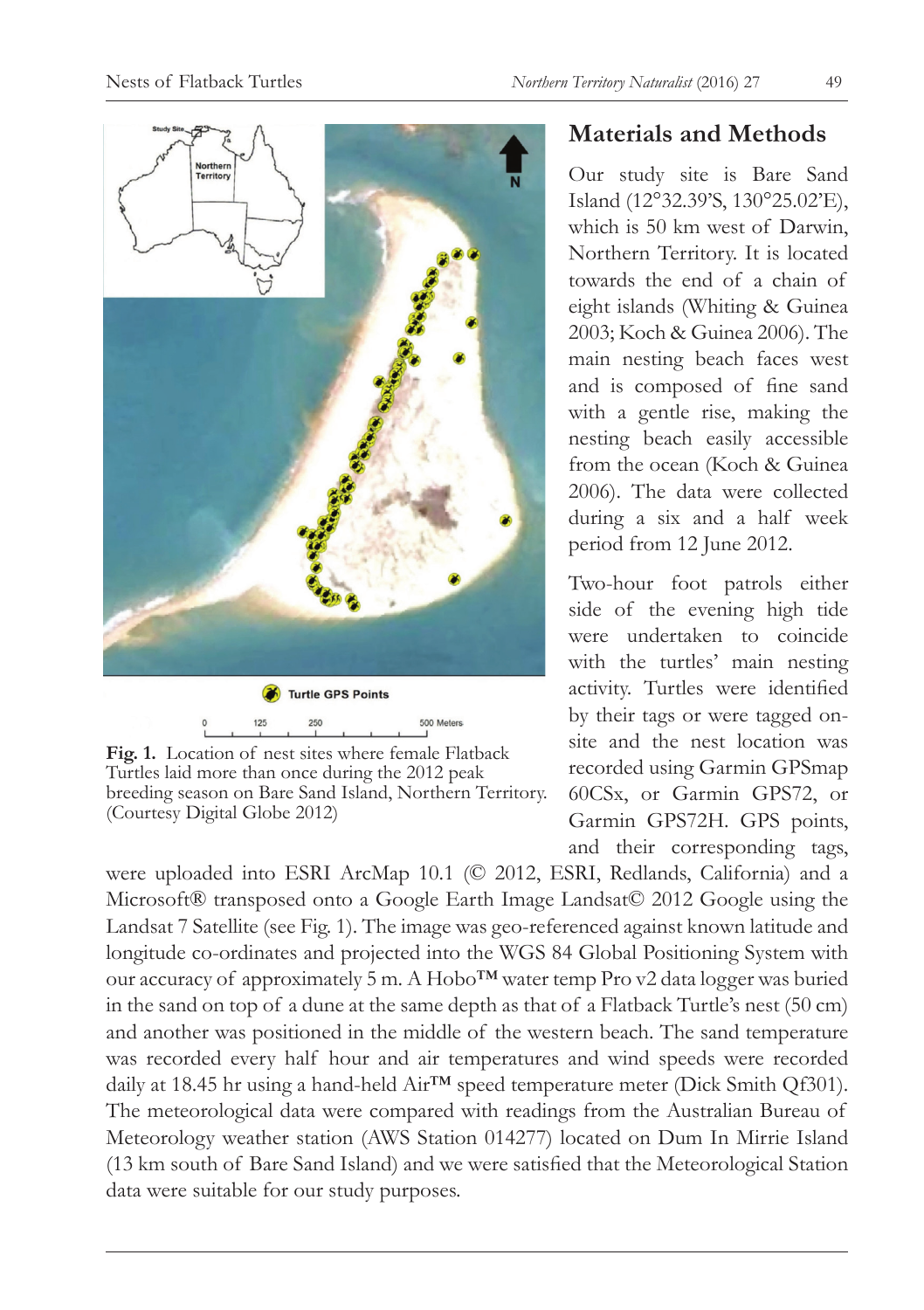For each female, the distance between consecutive nests during the 2012 season was calculated using ArcMap on-board measuring toolsets. These distances were compared with those from previous nest sites to an equal number of randomly generated potential nest sites and a two sample *t*-test was used to determine whether the two samples were significantly different. To determine whether there were differences between environmental conditions, paired *t*-tests were used to compare the environmental data from the different days when female Flatbacks nested. Both the paired and *t*-tests were analysed using alpha values of 0.05. All the data were analysed using Microsoft Excel 2010 (© 2010 Microsoft Corporation, Redmond, Washington, U.S.A) and Minitab 15 (© 2007 Minitab Inc., State College, Pennsylvania, U.S.A.).

#### **Results**

Fifty-four female Flatback Turtles were observed coming onto Bare Sand Island to nest more than once. Of these, four returned three times, two nested four times and the rest nested twice. The mean inter-nesting period was 19 days  $\pm$  1.58 s.d. with the minimum and maximum inter-nesting periods being 15 days and 37 days, respectively. The locations of nest sites for females that nested more than once on Bare Sand Island are shown in Fig. 1.

The mean individual inter-nesting distance was  $247 \text{ m} \pm 198 \text{ s.d.}$  with a minimum of 7 and a maximum 687 m. We found that more than 50% of the females laid their second nest within 250 metres of their initial nesting site and that they were non-randomly selected  $(t = -4.79; P = 0.000; d.f. = 108)$ . The mean distance between two nest sites of the same female was 247 m  $\pm$  198 s.d., whereas the mean distance between randomly selected sites is 456 m  $\pm$  277 s.d.. The mean air temperature on Bare Sand Island was 24.35 °C  $\pm$  1.25 s.d. and was not significantly different from the meteorological recordings on Dum In Mirrie Island ( $t = -0.89$ ;  $P = 0.376$ ;  $df = 52$ ). The same was true for wind speeds, with a Bare Sand Island mean of  $10.09 \text{ km/h} \pm 5.0 \text{ s.d.}(t = 0.36; P = 0.718; d.f. = 42)$ .

The mean wind speed was  $9.75 \text{ km/h} \pm 2.60 \text{ s.d.}$  and the mean relative humidity was  $52.1\% \pm 19.0$ . The effects of four environmental elements on nesting behaviour were studied; namely, air and sand temperatures, wind speed and relative humidity. The mean values of the four sets of data were recorded on days when the same female turtle nested and were compared to determine whether they differed significantly (see Table 2). Using paired *t-*tests, we found no significant difference between the sand temperature, wind speed or relative humidity on different nesting days, however there was a difference in air temperatures.

|                   | Mean Nest 1          | Mean Nest 2           | t-Value | P-Value |
|-------------------|----------------------|-----------------------|---------|---------|
| Sand temperature  | $28.16 \pm 0.46$ °C  | $28.17 \pm 0.48$ °C   | $-0.06$ | 0.950   |
| Wind speed        | $9.98 \pm 2.55$ km/h | $10.23 \pm 2.48$ km/h | $-0.52$ | 0.608   |
| Relative humidity | $43.07 \pm 15.50\%$  | $45.25 \pm 18.07\%$   | $-0.69$ | 0.494   |
| Air temperature   | $24.72 \pm 1.41$ °C  | $25.47 + 1.44$ °C     | $-2.57$ | 0.013   |

**Table 2***.* Comparison of environmental factors influencing nest site conditions of the same female turtle on consecutive nesting times.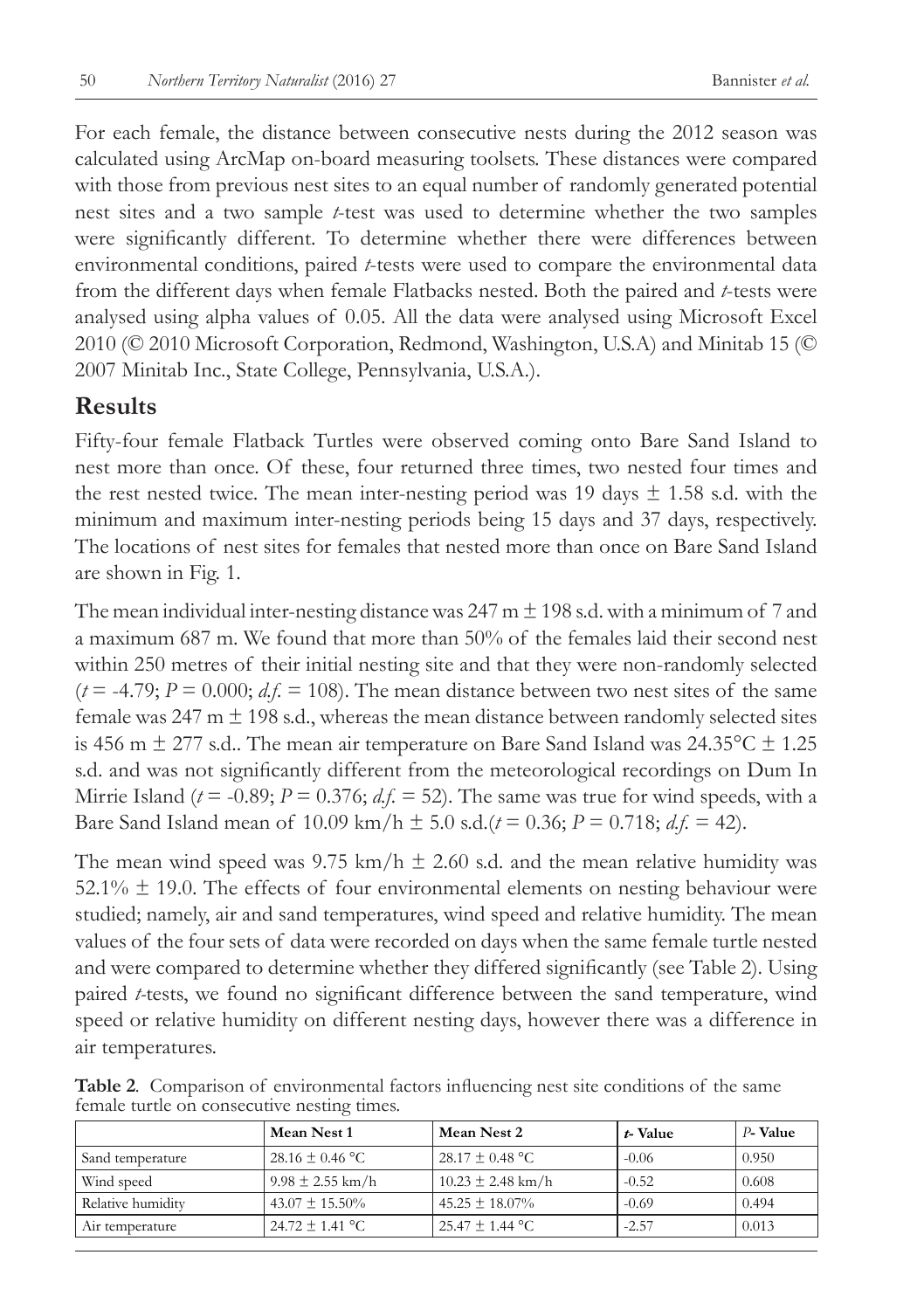## **Discussion**

The number of Flatback Turtles that returned to Bare Sand Island to nest during the 2012 breeding season was lower than in previous years – a fact that may be attributed to it being the coldest July in 35 years (Australian Government Bureau of Meteorology 2012). The nesting rates of the turtles observed in our study were generally less than the 3–4 clutches expected for Flatback Turtles during a nesting season (Hewavisenthi & Parmenter 2002), however, our data collection period was limited to the peak nesting period. The inter-nesting period we recorded was 19 days  $\pm$  1.58 s.d. This is longer than the mean 15-day inter-nesting interval that usually occurs with Flatback Turtles within the same season (Limpus *et al.* 1984; Hewavisenthi & Parmenter 2002). Again, this might be attributed to the cooler water temperatures that are known to reduce the rate of preovipositional development of eggs during inter-nesting for Loggerhead, Olive Ridley and Green Turtles (Sato *et al.* 1998; Hays *et al.* 2002; Matos *et al.* 2012).

From Figure 1 it can be seen that the study animals preferentially nested on the western beach on Bare Sand Island. This is consistent with previous years and is attributed to the fine sand and the gently sloping beach that faces the open ocean (Koch & Guinea 2006). Although it is not entirely clear why some beaches are preferentially selected by sea turtles to deposit eggs, a number of factors have been identified. The beach must be easily accessible from the ocean, be high enough to avoid inundation at high tide and have temperatures conducive to egg development (Miller *et al.* 2003). The south-easterly section of the island is exposed to strong trade winds throughout the nesting season which explains its low nest density (Koch & Guinea 2006; Koch 2007).

The high degree of nest site fidelity observed in our study animals agrees with the similar findings of Limpus (2009), Oates (2010) and Matos *et al.* (2012). Our study suggests that Flatback eggs may be more tolerant of higher incubation temperatures than those of most other sea turtle species; a finding that is supported by the work of Hewavisenthi & Parmenter (2002). This change in air temperature may have contributed to the females' nest site choice, as the nesting phase of the marine turtles' reproductive cycle is thought to be largely determined by temperature (Santana Garcon *et al.* 2010). Higher temperatures will reduce the turtles' progress across a beach to the ocean. However, as they typically emerge at night, their movements are not hindered by high temperatures (Koch *et al.* 2008). The mean inter-nesting distance of 247 ± 198 m for Flatback Turtles differs markedly from Olive Ridley Turtles  $(4.83 \pm 4.37 \text{ km})$  and Green Turtles  $(0-5 \text{ km})$ (Matos *et al.* 2012; Lalith Ekanayake *et al.* 2003).

Sand temperature, however, plays a vital role in the development of turtles and influences hatchling size, sex, and energy reserves and successful incubation is only possible within certain thermal limits. Nest temperatures are variable not only on a single beach within a season and at different levels on the shore, but also vary with depth at a single nest site (deeper eggs are incubated at rather lower, more stable temperatures). The influence of short periods of extreme temperature is unclear. However, it has been reported that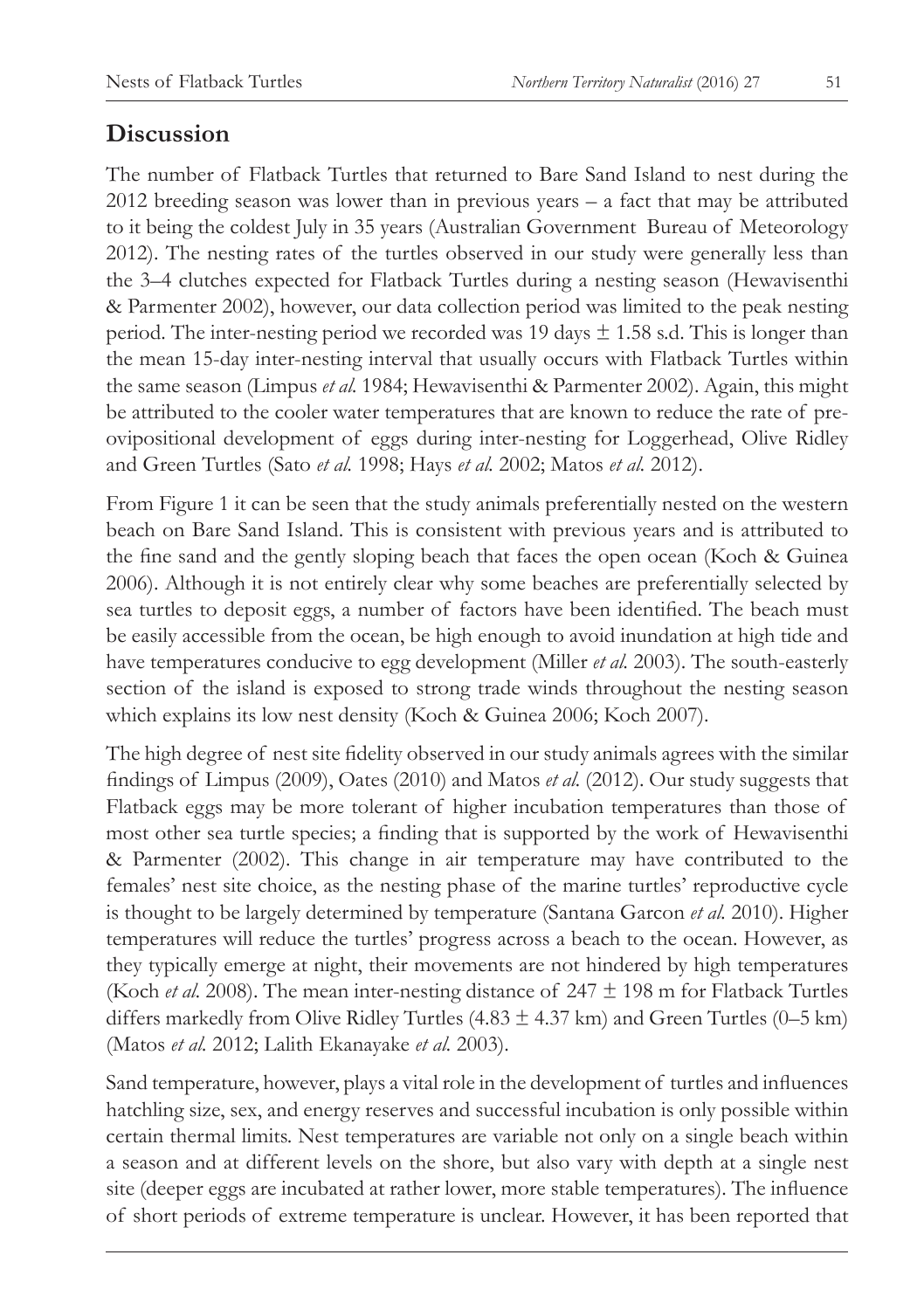the final third of the incubation period is particularly temperature-sensitive and eggs rarely hatch if exposed to temperatures below 23°C or above 33°C (Davenport 1997). Flatback Turtles appear to be more tolerant of high incubation temperatures and severe moisture stress than most marine turtle species (Hewavisenthi & Parmenter, 2002).

Sand temperature influences the timing of the emergence of Flatback hatchlings. Most left the nest during the same few hours each night because of thermal cues that are dependent upon a combination of threshold temperatures, thermal gradients in the nest, and rates of temperature change (Davenport 1997; Koch *et al.* 2008). As sand temperatures at the study site remained below 29.3°C (the pivotal temperature) and as sex determination is temperature-dependent, predominantly male hatchlings emerged (Koch *et al.* 2007).

Strong south-easterly seasonal trade winds have persisted throughout the nesting season on Bare Sand Island over the last 10 years and, while this has the potential to affect the depth of the nests, they were not reported to have been shallower than 20 cm and were not subsequently threatened by the high temperatures that occur late in the nesting season (Koch & Guinea 2006; Koch *et al.* 2007). We found no significant difference between the mean relative humidity  $(52.1\% \pm 19.0 \text{ s.d.})$  on successive nesting days. Favourable conditions for embryonic development and survival include high humidity influencing hatchling size, sex, and energy reserves (Hewavisenthi & Parmenter 2002; Miller *et al.* 2003).

#### **References**

- Australian Government Bureau of Meteorology (2012) *Monthly climate summary for Northern Territory. Northern Territory in July: cool dry season conditions*. <http://www.bom.gov.au/climate/current/ month/nt./archive/201207.summary.shtml> (accessed 30 September 2013)
- Booth D.T. and Astill K. (2001) Temperature variation within and between nests of the Green Sea Turtle, *Chelonia mydas* (Chelonia: Cheloniidae) of Heron Island, Great Barrier Reef. *Australian Journal of Zoology* 49, 71–84.
- Davenport J. (1997) Temperature and the life-history strategies of sea turtles. *Journal of Thermal Biology* 22, 479–488.
- Hays G.C., Broderick A.C., Glen F., Godley B.J., Houghton J.D.R. and Metcalfe J.D. (2002) Water temperature and internesting intervals for Loggerhead (*Caretta caretta*) and Green (*Chelonia mydas*) Sea Turtles. *Journal of Thermal Biology* 27, 429–432.
- Hewavisenthi S. and Parmenter C.J. (2002) The incubation environment and nest success of the flatback turtle (*Natator depressus*) from a natural nesting beach. *Copeia* 2002, 302–312.
- Hueter R.E. (1998) Philopatry, natal homing and localised stock depletion in sharks. *Shark News: Newsletter of the IUCN Shark Specialist Group* 12, 1–2.
- IUCN (2010) *IUCN Red List of threatened species*. Version 2013.2 <www.iucnredlist.org> (accessed 30 September 2013)
- Koch A.U. and Guinea M.L. (2006) Lower nesting success of flatback turtles caused by disorientation. *Marine Turtle Newsletter* 114, 16.
- Koch A.U., Guinea M.L., and Whiting S.D. (2007) Effects of sand erosion and current harvest practices on incubation of the Flatback Sea Turtle (*Natator depressus*). *Australian Journal of Zoology* 55, 97–105.